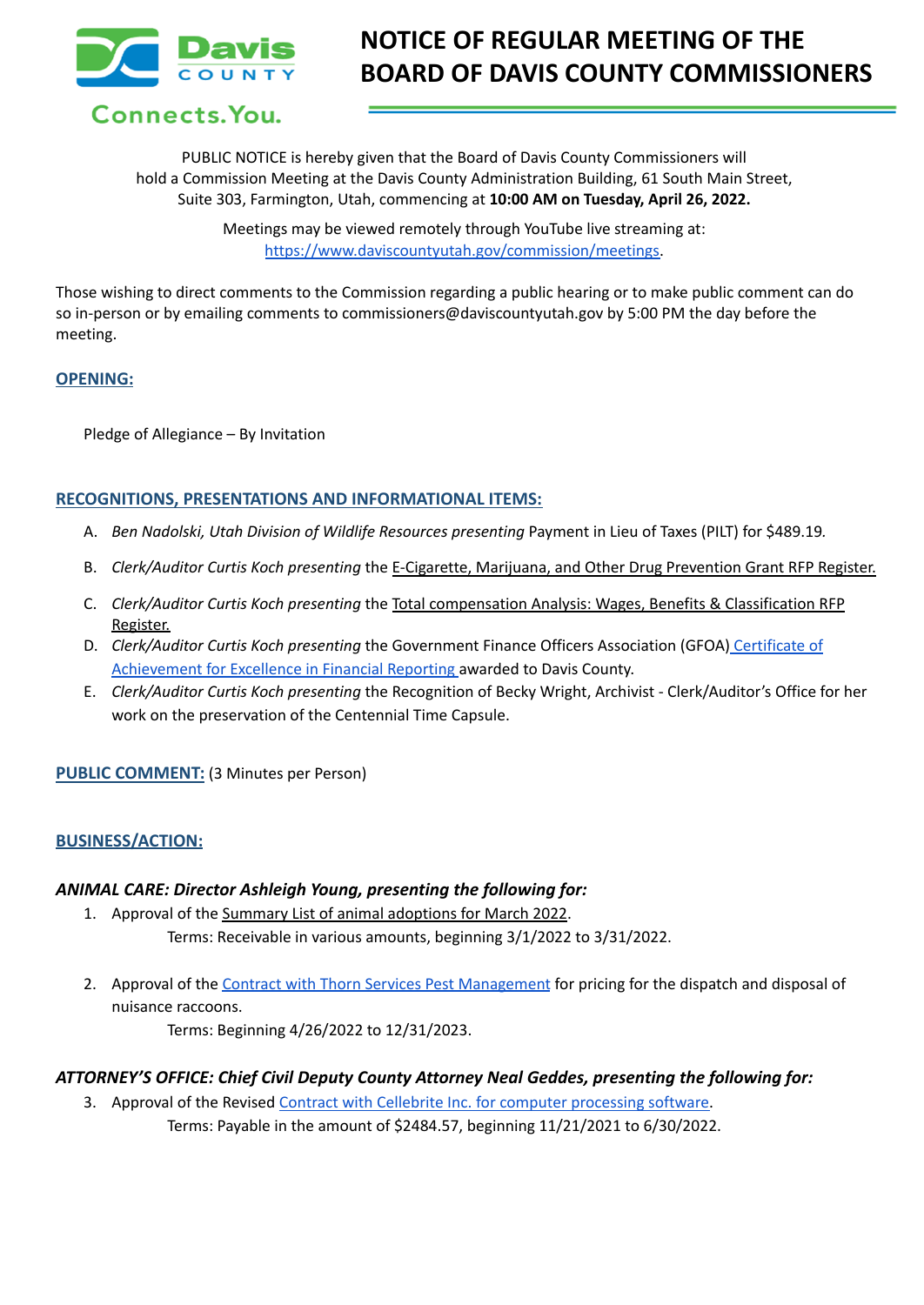## *CLERK/AUDITOR'S OFFICE: Chief Deputy Brian Mckenzie, presenting the following for:*

4. Approval of polling locations for the 2022 elections and [designation](https://drive.google.com/file/d/1Qqt4s4p30AKUgIp8DMDhZyPCQjxbahPS/view?usp=sharing) of them as common polling places.

# *COMMUNITY & ECONOMIC DEVELOPMENT: Director Kent Andersen, presenting the following for:*

- 5. Approval of an [Amendment](https://drive.google.com/file/d/1RZCsD3Nb_4ik5BH8IgEyNikZfpOCTW64/view?usp=sharing) to the Davis County Project Contract (2021-206) with Avid Trails LLC extending the contract period through the end of the year. Terms: beginning 5/4/2021 to 12/31/2022.
- 6. Ratification of the Fifth [Amendment](https://drive.google.com/file/d/18l18eUHfF8tYM8kRtxGftQguFriPehCC/view?usp=sharing) to Real Estate Purchase Contract for Land with IGOG LLC. Terms: beginning 3/18/2022.
- 7. Ratification of a Temporary Access License to Farmington Preserve TID [08-053-0082](https://drive.google.com/file/d/1KuL2EMNUmRBrH7rf9mWpT6bY2RyUTIpz/view?usp=sharing) to allow access and drilling for soil sampling.
	- Terms: beginning 4/20/2022 to 5/31/2022.
- 8. Approval of a Real Estate Purchase Agreement for Real Property known as Tax ID No. [05-48-0016](https://drive.google.com/file/d/10JoC0Ssgenxf6cwHHWpwKjmxNVL0pyO3/view?usp=sharing) with buyer Brian [Jarrett.](https://drive.google.com/file/d/10JoC0Ssgenxf6cwHHWpwKjmxNVL0pyO3/view?usp=sharing) Property obtained through a Tax Sale. Terms: Receivable in the amount of \$460.20.
- 9. Approval of an Agreement with Bountiful Davis Arts Center (BDAC) for annual [sponsorship.](https://drive.google.com/file/d/11J6Zk4U7C4Fb3YutwshL4dN7hgM2vPGw/view?usp=sharing) Terms: Payable in the amount of \$15,000, beginning 1/1/2022 to 12/31/2022.
- 10. Approval of a Resolution and Interlocal Cooperation Transportation Project [Reimbursement](https://drive.google.com/file/d/1ffAboiq1CeJyHUZ3WbaeJVVrB33eiwWW/view?usp=sharing) Agreement with UDOT and UTA for the 2700 West: Hill Field Road to West Davis Corridor [multi-year](https://drive.google.com/file/d/1ffAboiq1CeJyHUZ3WbaeJVVrB33eiwWW/view?usp=sharing) project (Layton City) to be funded at \$3,000,000 in 2021.

Terms: Payable in the amount of \$3,000,000, beginning 4/26/2022 to 4/26/2024.

- 11. Approval of a Resolution and Interlocal Cooperation Transportation Project [Reimbursement](https://drive.google.com/file/d/1a4H3TgDN2EaNBpQUUZWfiHlog9kGmbpi/view?usp=sharing) Agreement with UDOT and UTA for the Layton [FrontRunner](https://drive.google.com/file/d/1a4H3TgDN2EaNBpQUUZWfiHlog9kGmbpi/view?usp=sharing) Traffic Signal Project. Terms: Payable in the amount of \$304,000 beginning 4/26/2022 to 4/26/2024.
- 12. Approval of a Resolution and Interlocal Cooperation Transportation Project [Reimbursement](https://drive.google.com/file/d/1VE5d0uqrruEcFUjfc0a9L-vsCsnHFMzF/view?usp=sharing) Agreement with UDOT and UTA for the Gordon and [Emerald](https://drive.google.com/file/d/1VE5d0uqrruEcFUjfc0a9L-vsCsnHFMzF/view?usp=sharing) Traffic Signal Project (Layton City). Terms: Payable in the amount of \$136,000 beginning 4/26/2022 to 4/26/2024.
- 13. Approval of a Resolution and Interlocal Cooperation Transportation Project [Reimbursement](https://drive.google.com/file/d/1IUQRhHLH_cx0t1MIRtsfzwthyjGMr2RR/view?usp=sharing) Agreement with UDOT and UTA for the 300 North [Widening](https://drive.google.com/file/d/1IUQRhHLH_cx0t1MIRtsfzwthyjGMr2RR/view?usp=sharing) Project (West Point). Terms: Payable in the amount of \$3,000,000 beginning 4/26/2022 to 4/26/2024.
- 14. Approval of an Amendment to the Regional Economic [Development](https://drive.google.com/file/d/1rvxe5hn5r89268huK3aDU26IlRUKJs3x/view?usp=sharing) Manager Agreement (2019-341) with Davis County, Weber County and the Economic [Development](https://drive.google.com/file/d/1rvxe5hn5r89268huK3aDU26IlRUKJs3x/view?usp=sharing) Corporation to extend the terms through June 18, 2024. Terms: Payable in the amount of \$300,000, beginning 6/18/2019 to 6/18/2024.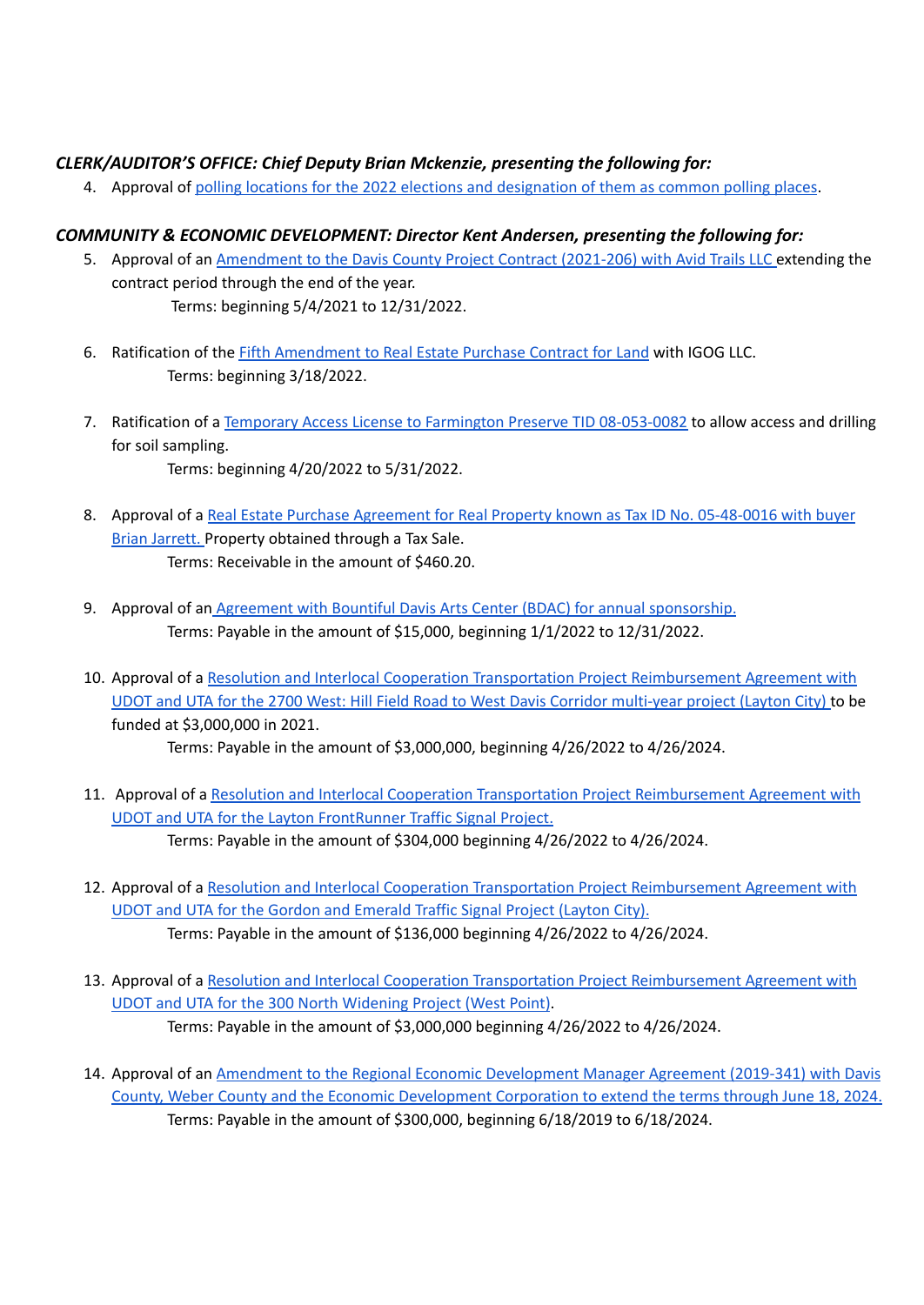## *HEALTH: Director Brian Hatch, presenting the following for:*

- 15. Approval of [Amendment](https://drive.google.com/file/d/1m6d2TgEEasbzE6rPfJxnAUPiW82F90dP/view?usp=sharing) 5 to the Maternal and Child Health FFY 2021 Contract adding 3rd and 4th quarter [funding](https://drive.google.com/file/d/1m6d2TgEEasbzE6rPfJxnAUPiW82F90dP/view?usp=sharing) for FFY 2022.
	- Terms: Receivable in the amount of \$47,615 (increase), beginning 1/1/2022 to 9/30/2022.

## *PUBLIC WORKS: Director Adam Wright, presenting the following for:*

16. Approval of an Amendment to the Project Contract (2021-541) with Acme [Construction,](https://drive.google.com/file/d/1f1jJ9OXVyQ24SF34Gv-Xe-k6q6-qWrwW/view?usp=sharing) Inc. to allow for an [additional](https://drive.google.com/file/d/1f1jJ9OXVyQ24SF34Gv-Xe-k6q6-qWrwW/view?usp=sharing) 200 cubic yards of export.

Terms: Payable in the amount of \$8,898.00, beginning 4/26/2022 to 4/26/2023.

17. Approval of an Agreement with Bowen, Collins & Associates, Inc. for [consultation](https://drive.google.com/file/d/129_nDb8yfoH0_HV-uuzMMuxn4LwSY3L1/view?usp=sharing) on MS4 programs compliance, with recent [changes](https://drive.google.com/file/d/129_nDb8yfoH0_HV-uuzMMuxn4LwSY3L1/view?usp=sharing) to state law.

Terms: Payable in the amount of \$13,400, beginning 4/26/2022 to 12/31/2022

# *SHERIFF'S OFFICE: Chief Deputy Susan Poulsen, presenting the following for:*

18. Approval of the [Agreement](https://drive.google.com/file/d/1gtHzA-2aHqWD2Bo28yjuqskg911WWAnr/view?usp=sharing) with Santorini's Greek Grill for a donation of food to the Davis County Sheriff's [office.](https://drive.google.com/file/d/1gtHzA-2aHqWD2Bo28yjuqskg911WWAnr/view?usp=sharing)

Terms: Donation valued at \$350, 4/11/2022

19. Approval of the Release of Liability, Waiver of Rights, and Participant Agreement (Participant 1) for the Secure Continuous Remote Alcohol Monitoring (SCRAM) program.

Terms: Receivable in a varied amount based on used tests and monitoring fees.

- 20. Approval of the Release of Liability, Waiver of Rights, and Participant Agreement (Participant 2) for the Secure Continuous Remote Alcohol Monitoring (SCRAM) program. Terms: Receivable in a varied amount based on used tests and monitoring fees.
- 21. Approval of the Release of Liability, Waiver of Rights, and Participant Agreement (Participant 3) for the Secure Continuous Remote Alcohol Monitoring (SCRAM) program. Terms: Receivable in a varied amount based on used tests and monitoring fees.
- 22. Approval of the Release of Liability, Waiver of Rights, and Participant Agreement (Participant 4) for the Secure Continuous Remote Alcohol Monitoring (SCRAM) program. Terms: Receivable in a varied amount based on used tests and monitoring fees.
- 23. Approval of the Release of Liability, Waiver of Rights, and Participant Agreement (Participant 5) for the Secure Continuous Remote Alcohol Monitoring (SCRAM) program. Terms: Receivable in a varied amount based on used tests and monitoring fees.
- 24. Approval of the Training Reimbursement Agreement with Israel Reyes for Basic Corrections Training (BCT) Terms: Payable in the amount of \$5625.00 beginning the date he is sworn is as a Deputy Sheriff, ending two years from that date.